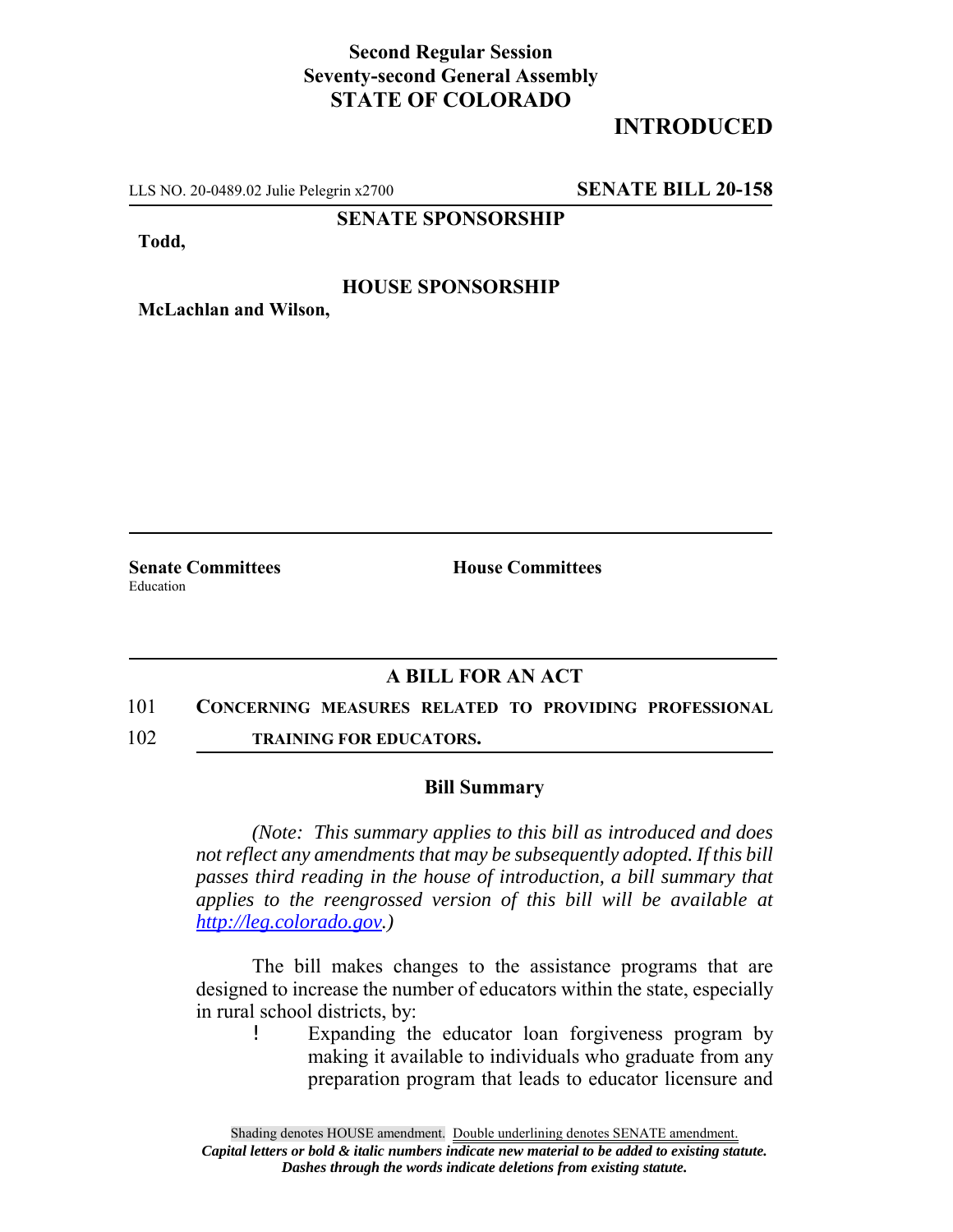removing the limitation of no more than 100 new participants per year;

- ! Clarifying that a stipend provided to teacher candidates in rural areas does not constitute student financial assistance; and
- ! Clarifying that a teaching fellow may choose to have a teaching fellowship program stipend awarded as student financial assistance or wages for employment.

The bill amends the program requirements that the department of higher education and the Colorado commission on higher education (commission) must review when approving educator preparation programs (programs). Under existing law, following a review, the commission may approve a program, place the program on probation status, or terminate the program. The bill adds the option of granting the program conditional approval and directs the commission to adopt policies regarding how long a program may remain on conditional approval or probation and how a program is moved from one approval level to another. A program that receives conditional approval may continue accepting new students, but a program on probationary status cannot accept new students.

Under existing law, the state board of education (state board) reviews the content of educator preparation programs to ensure the content prepares teachers to meet the teacher quality standards and qualify for licensure. The bill clarifies that the state board, based on the content review, may recommend that an educator preparation program be placed on conditional approval or probation and that the commission must work with the state board in determining the status of educator preparation programs.

- $3 \quad (3.7)$  as follows:
- 

4 **23-3.9-101. Definitions.** As used in this part 1, unless the context

- 5 otherwise requires:
- 6 (3.7) "Qualified loan" means an educational loan incurred while
- 7 completing an approved educator preparation program, as defined in
- 8 section 23-1-121 A PROGRAM OF PREPARATION THAT LEADS TO EDUCATOR
- 9 LICENSURE PURSUANT TO ARTICLE 60.5 OF TITLE 22, or a bachelor's or

<sup>1</sup> *Be it enacted by the General Assembly of the State of Colorado:*

<sup>2</sup> **SECTION 1.** In Colorado Revised Statutes, 23-3.9-101, **amend**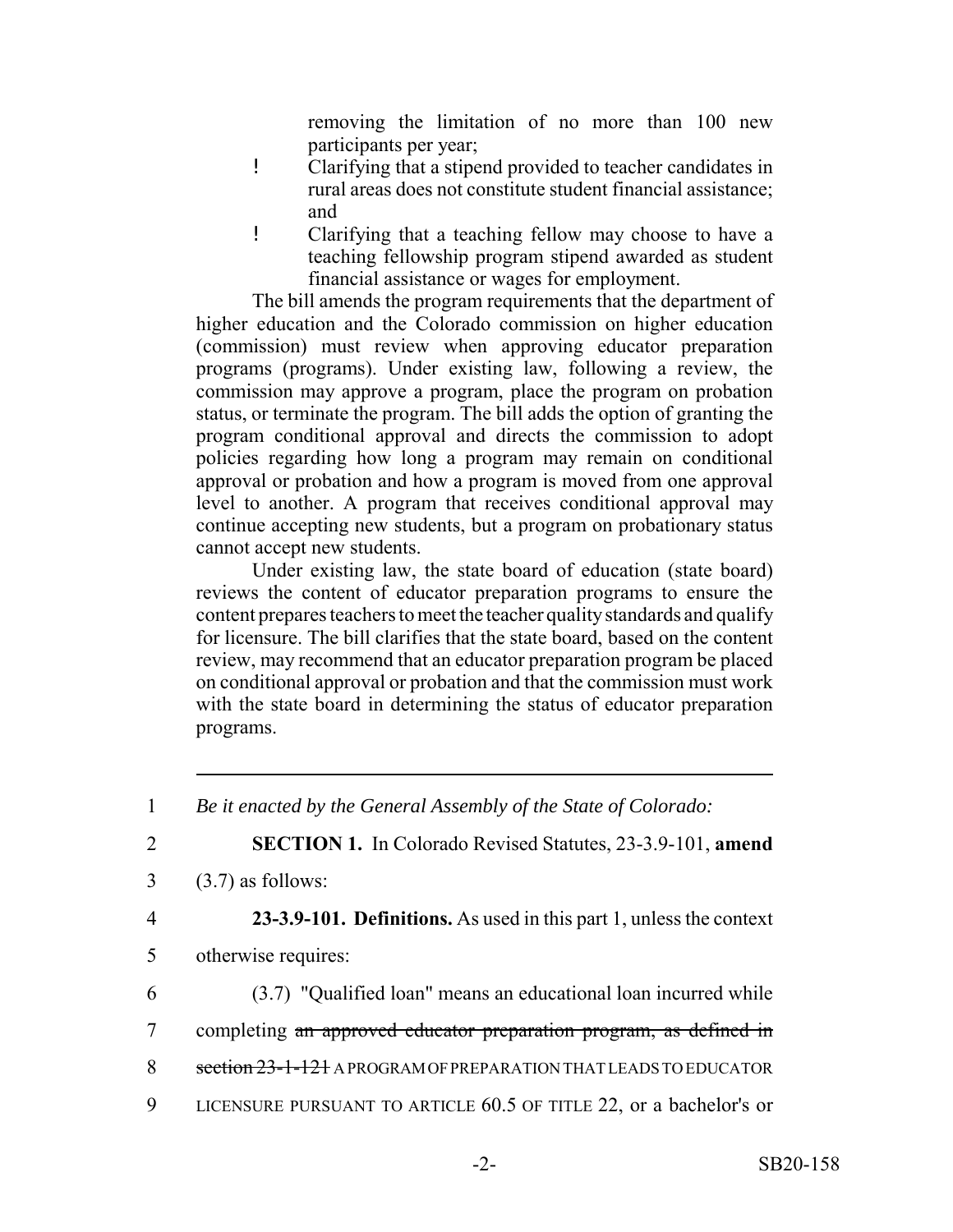master's degree in the area in which the educator is employed in a qualified position. The commission shall determine if a loan is a qualified loan for purposes of the educator loan forgiveness program created in section 23-3.9-102.

5 **SECTION 2.** In Colorado Revised Statutes, 23-3.9-102, **amend** 6 (1)(c) introductory portion, (2) introductory portion, and (2)(a); and 7 **repeal** (2)(c) as follows:

8 **23-3.9-102.** Educator loan forgiveness program 9 **administration - fund - eligibility.** (1) (c) Subject to available 10 appropriations, the commission shall annually approve applications for  $\mathbf{u}$ 11 to one hundred new participants in the educator loan forgiveness 12 program. If more applicants NEW PARTICIPANTS apply than the number of 13 new participants authorized for the applicable year CAN BE APPROVED 14 BASED ON THE MONEY AVAILABLE IN THE EDUCATOR LOAN FORGIVENESS 15 FUND, the commission shall:

16 (2) In addition to any qualifications specified by the commission, 17 to qualify for the educator loan forgiveness program, an educator shall 18 MUST:

19 (a) Graduate from an approved educator preparation program, as 20 defined in section 23-1-121, or, if the applicant is a special services 21 provider, satisfy the special services provider preparation requirements 22 for licensure A PROGRAM OF PREPARATION THAT LEADS TO EDUCATOR 23 LICENSURE PURSUANT TO ARTICLE 60.5 OF TITLE 22;

24 (c) (I) Demonstrate professional competencies consistent with 25 state board of education rules in the subject matter in which the educator 26 obtains a qualified position; or

27 (II) Be fully qualified under a training program approved by a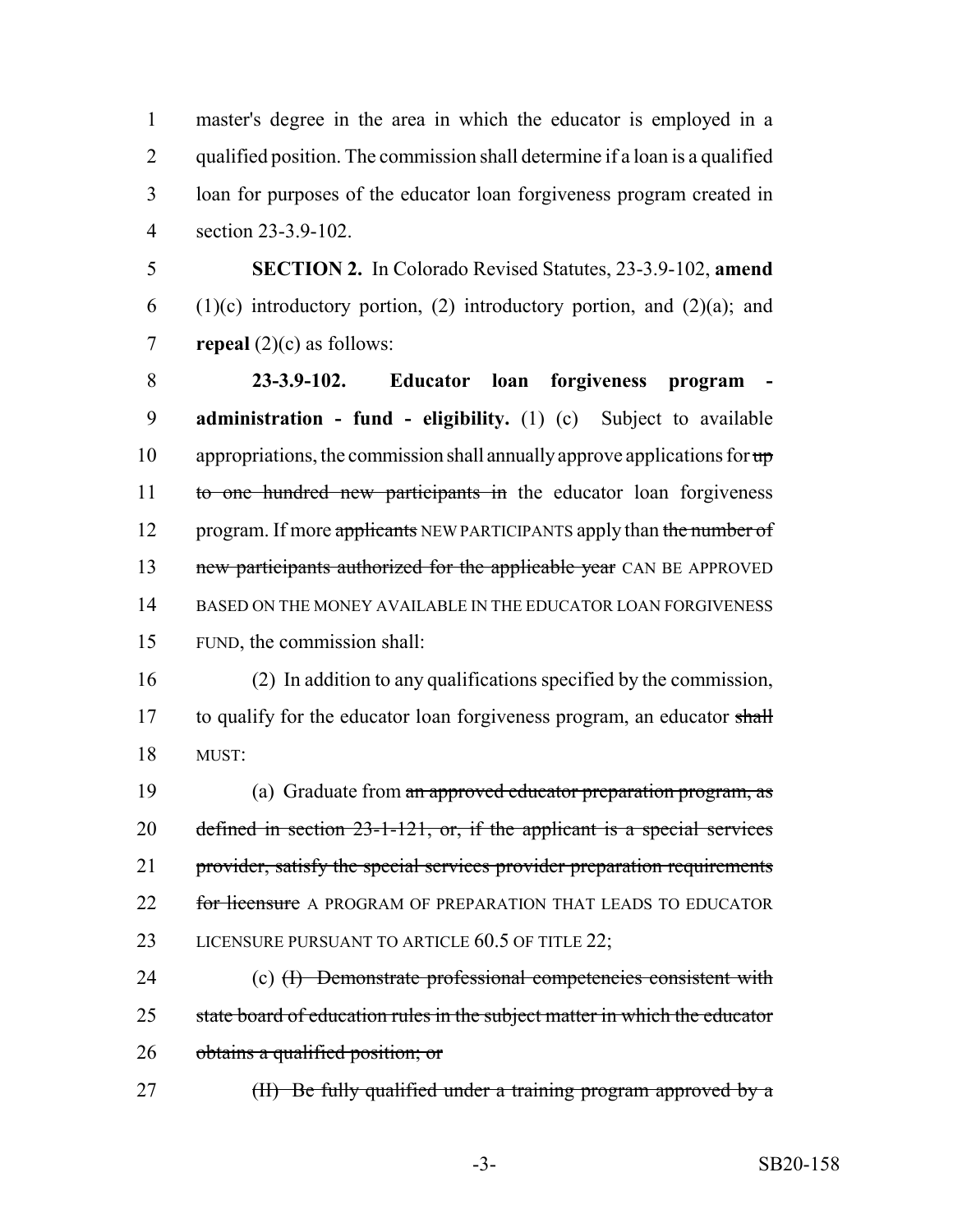federal court or agency or the state department of education;

 **SECTION 3.** In Colorado Revised Statutes, **amend** 23-76-104 as follows:

 **23-76-104. Student teachers in rural areas - financial incentives.** Subject to available appropriations, the department of higher education shall provide financial stipends annually, not to exceed four thousand dollars per student, to offset tuition costs for individuals in approved educator preparation programs who agree to student teach in a rural school or rural school district of the student teacher's choice. The financial stipends awarded should, to the extent practicable, include persons with disabilities and take into consideration the geographic, racial, and ethnic diversity of the state. Money for the stipends must be allocated from the department of higher education to the institution of higher education to be credited to the student's account AND DOES NOT CONSTITUTE STUDENT FINANCIAL ASSISTANCE. A student teacher who receives a financial stipend pursuant to this section must agree to work in a rural school or rural school district for at least two years, unless he or she can demonstrate extenuating circumstances that such employment would impose a hardship on him or her. If a recipient of a financial stipend awarded pursuant to this section does not accept an offer of employment to teach in a rural school or rural school district after the completion of his or her student teaching, he or she may, as determined by the department of education on a case-by-case basis, reimburse the department of higher education for two-thirds of the amount of the financial stipend that he or she received. If a recipient of a financial 26 stipend awarded pursuant to this section accepts an offer of employment to teach in a rural school or rural school district but only teaches in a rural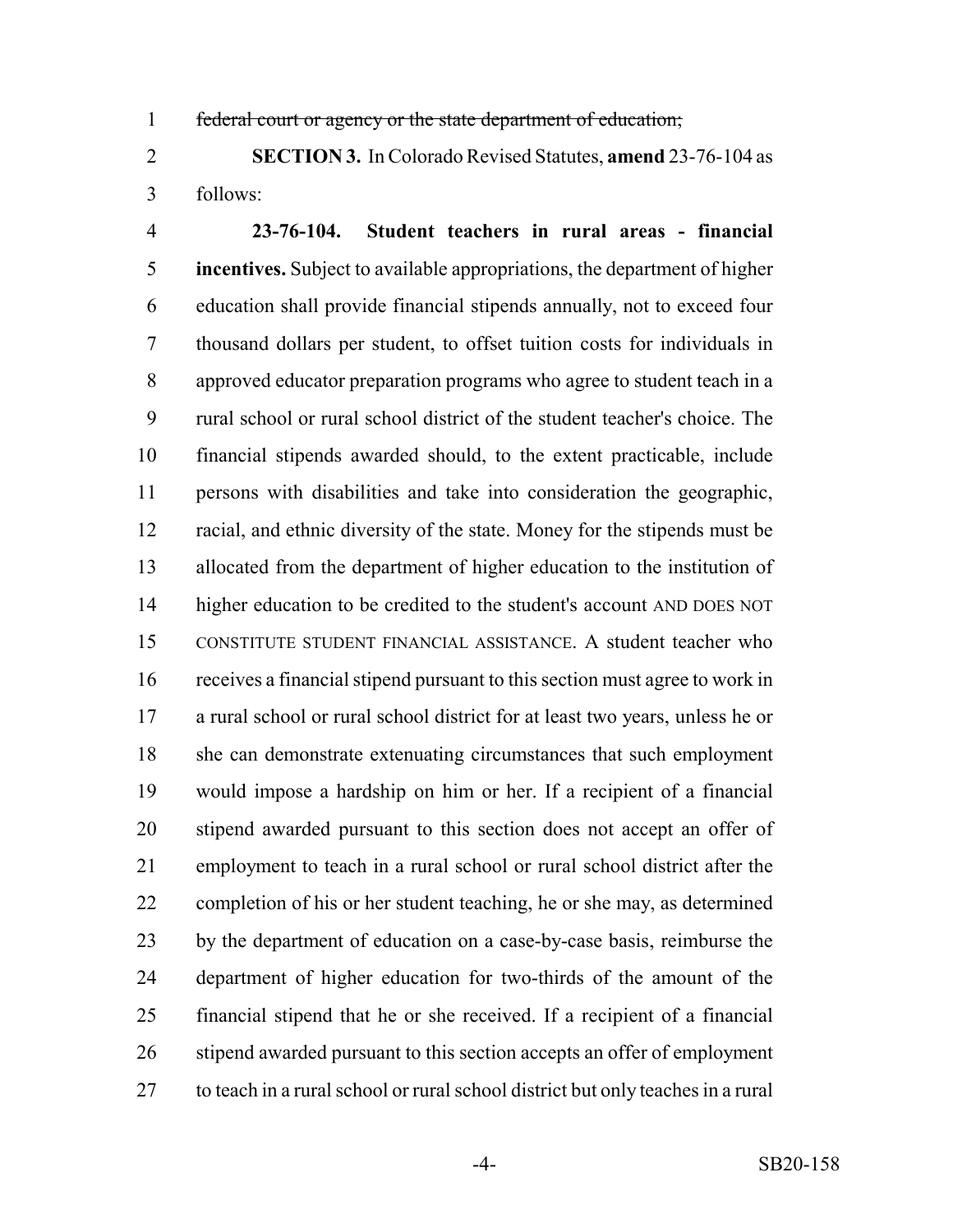school or rural school district for one year and not the required two years, he or she may, as determined by the department of education on a case-by-case basis, reimburse the department of higher education for one-third of the amount of the financial stipend he or she received.

 **SECTION 4.** In Colorado Revised Statutes, 23-76-106, **amend** (2) as follows:

 **23-76-106. National board certified teacher stipends - concurrent enrollment stipends.** (2) The stipends may be used to offset application fees, evaluation costs, tuition costs, and any additional costs associated with obtaining initial licensure or in support of a teacher's or special services provider's professional development plan; except that the stipends may only be used to offset costs associated with an institution of higher education or an alternative licensure program that is approved by the state board of education. A STIPEND AWARDED PURSUANT TO THIS SECTION DOES NOT CONSTITUTE STUDENT FINANCIAL ASSISTANCE.

- **SECTION 5.** In Colorado Revised Statutes, 23-78-303, **amend** (8) as follows:
- **23-78-303. Definitions.** As used in this part 3, unless the context otherwise requires:
- (8) "Stipend" means a teaching fellowship stipend distributed to a teaching fellow AS WAGES FOR EMPLOYMENT OR as state-based financial aid as provided in section 23-78-306.
- **SECTION 6.** In Colorado Revised Statutes, 23-78-305, **amend** 24  $(2)(c)(II)$  and (3) as follows:
- **23-78-305. Teaching fellowship program agreements - requirements - report.** (2) At a minimum, each agreement must describe the roles and expectations of the rural local education provider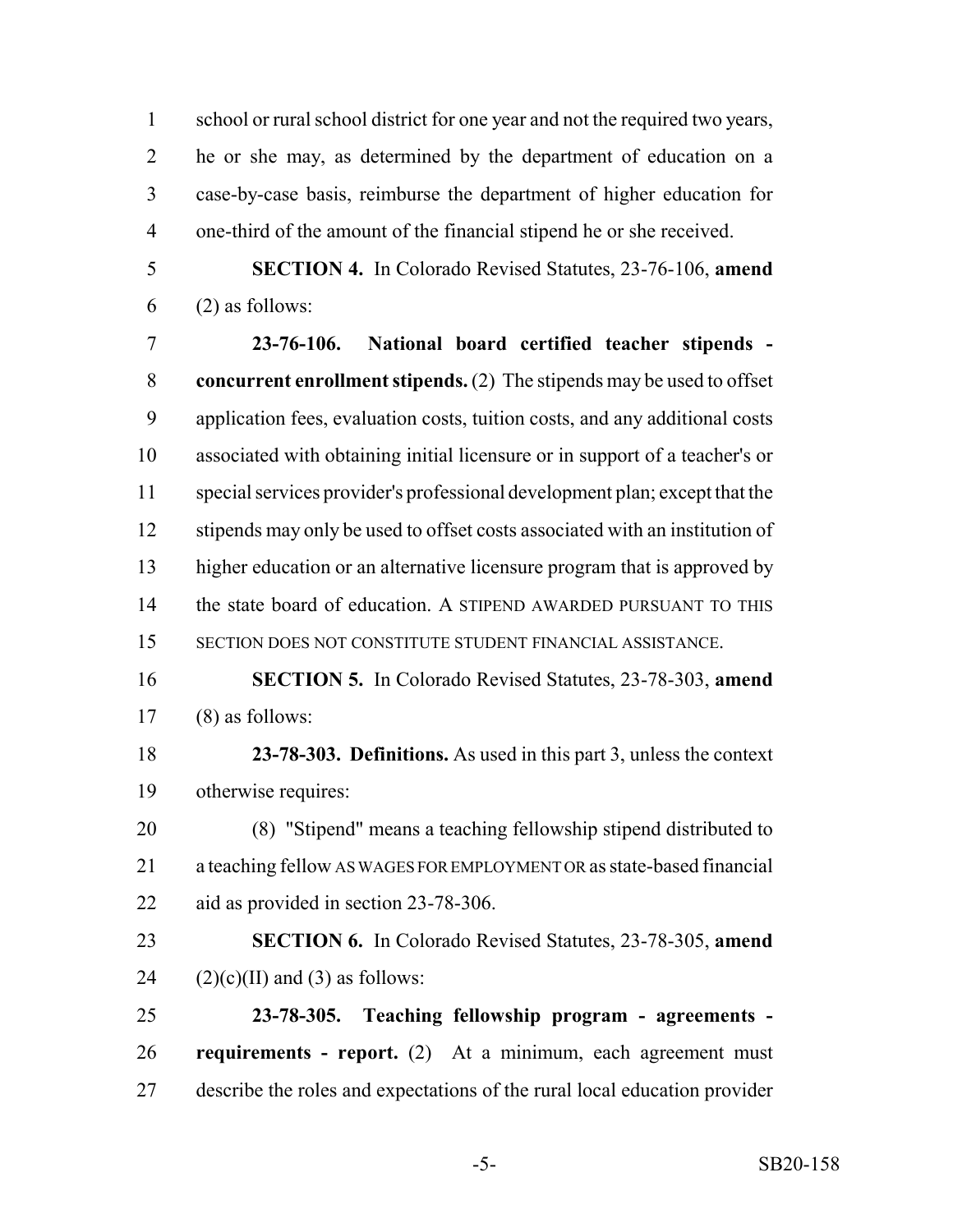and the institution of higher education in implementing the program, including at a minimum:

 (c) The commitment of the institution of higher education to: (II) Disburse the stipend using the standard methods for allocating state-based financial aid OR AS WAGES FOR EMPLOYMENT, AS SELECTED BY 6 THE TEACHING FELLOW PURSUANT TO SUBSECTION (3) OF THIS SECTION; and

 (3) During the one-year teaching fellowship, each teaching fellow is expected to complete the approved educator preparation program in which he or she is enrolled and any additional requirements for completing his or her postsecondary credential. EACH TEACHING FELLOW MUST CHOOSE WHETHER TO HAVE A STIPEND AWARDED AS STATE-BASED FINANCIAL AID OR AS WAGES FOR EMPLOYMENT. Each teaching fellow must commit to at least two full school years of employment by the rural local education provider following completion of the fellowship year if the teaching fellow receives an offer of employment from the rural local education provider for each of the two school years. A teaching fellow who receives offers of employment for both school years and does not complete the two full school years of employment must repay the amount received as a stipend during the fellowship year.

- **SECTION 7.** In Colorado Revised Statutes, 23-78-306, **amend** 22  $(1)$ ,  $(2)$ , and  $(3)$  as follows:
- 

# **23-78-306. Teaching fellowship stipends - amount - funding.**

 (1) Subject to available appropriations, up to one hundred teaching fellows per year, selected as provided in subsection (2) of this section, shall receive financial assistance in the form of a stipend in the amount 27 of ten thousand dollars disbursed during the fellowship year. The stipend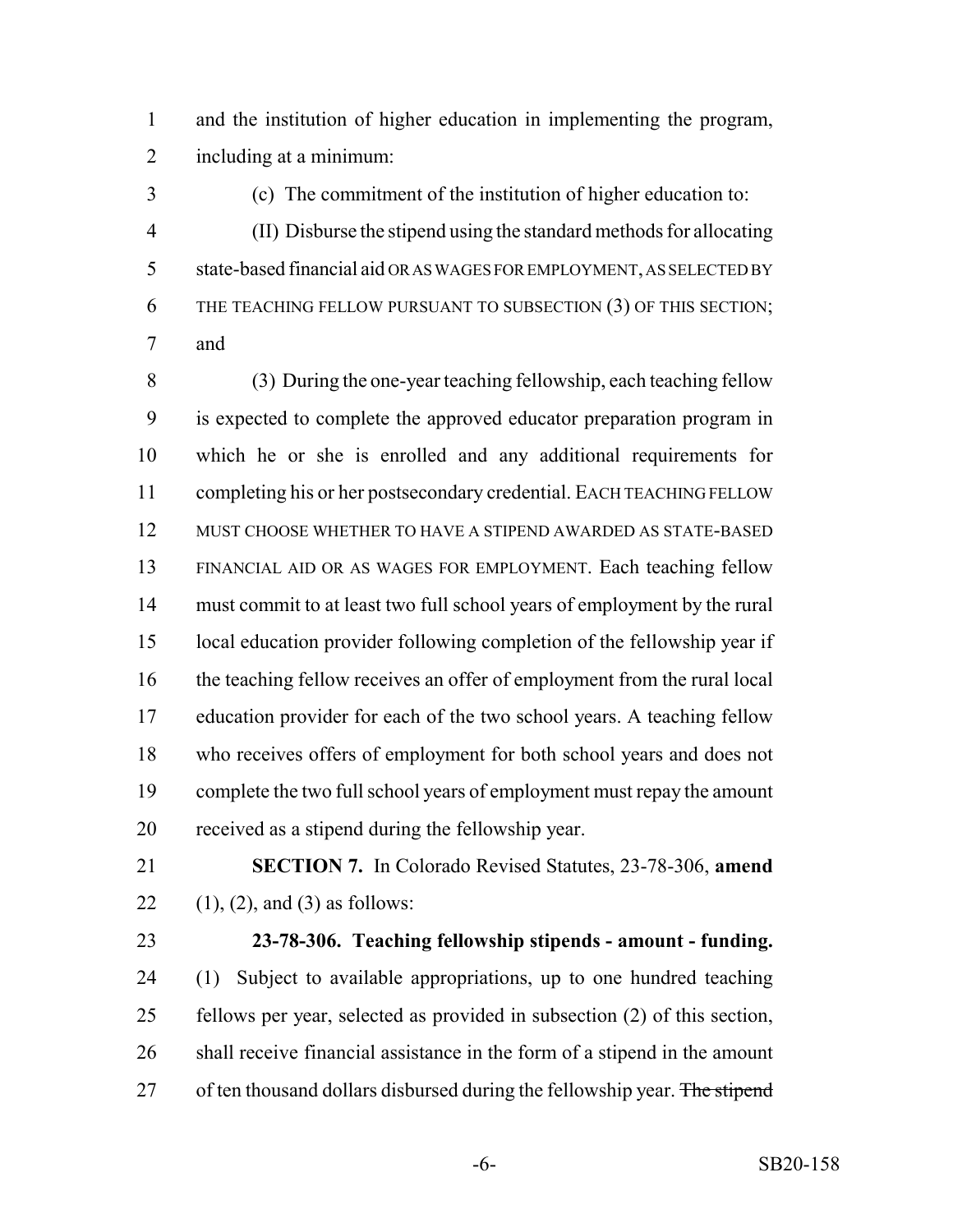1 is AS PROVIDED IN SECTION 23-78-305 (3), THE TEACHING FELLOW MUST CHOOSE WHETHER THE STIPEND IS AWARDED AS STATE-BASED FINANCIAL AID OR AS WAGES FOR EMPLOYMENT. IN EITHER CASE, THE STIPEND IS AWARDED WITHOUT REGARD TO NEED AND IS in addition to any other financial assistance that may be available to the teaching fellow. A teaching fellow may apply the stipend to pay the costs of attendance during the year in which he or she participates in the teaching fellowship program.

 (2) The teaching fellowship stipends shall be paid fifty percent by 10 the department of higher education as part of the state financial assistance 11 program FROM THE AMOUNT APPROPRIATED FOR THIS PART 3 and fifty 12 percent by the participating institution of higher education. as institutional financial assistance. An institution of higher education that participates in a teaching fellowship program shall notify the department of higher education of the enrollment of each student who enters into a teaching fellowship program. Based on the level of chronic hiring difficulty and financial need demonstrated by each participating rural local education provider, the department shall annually select up to one hundred students enrolled in teaching fellowship programs to receive the stipend and shall forward to the institution fifty percent of the amount of the stipend for each selected student. The institution shall provide the remaining fifty percent of the stipend and disburse one hundred percent of each stipend 23 to the selected teaching fellows as provided in section  $23-78-305$  (1)(c) SECTION 23-78-305 (2)(c).

 (3) If, upon completion of a teaching fellowship program, a teaching fellow does not accept an offer of employment made by the participating rural local education provider, or does not complete two full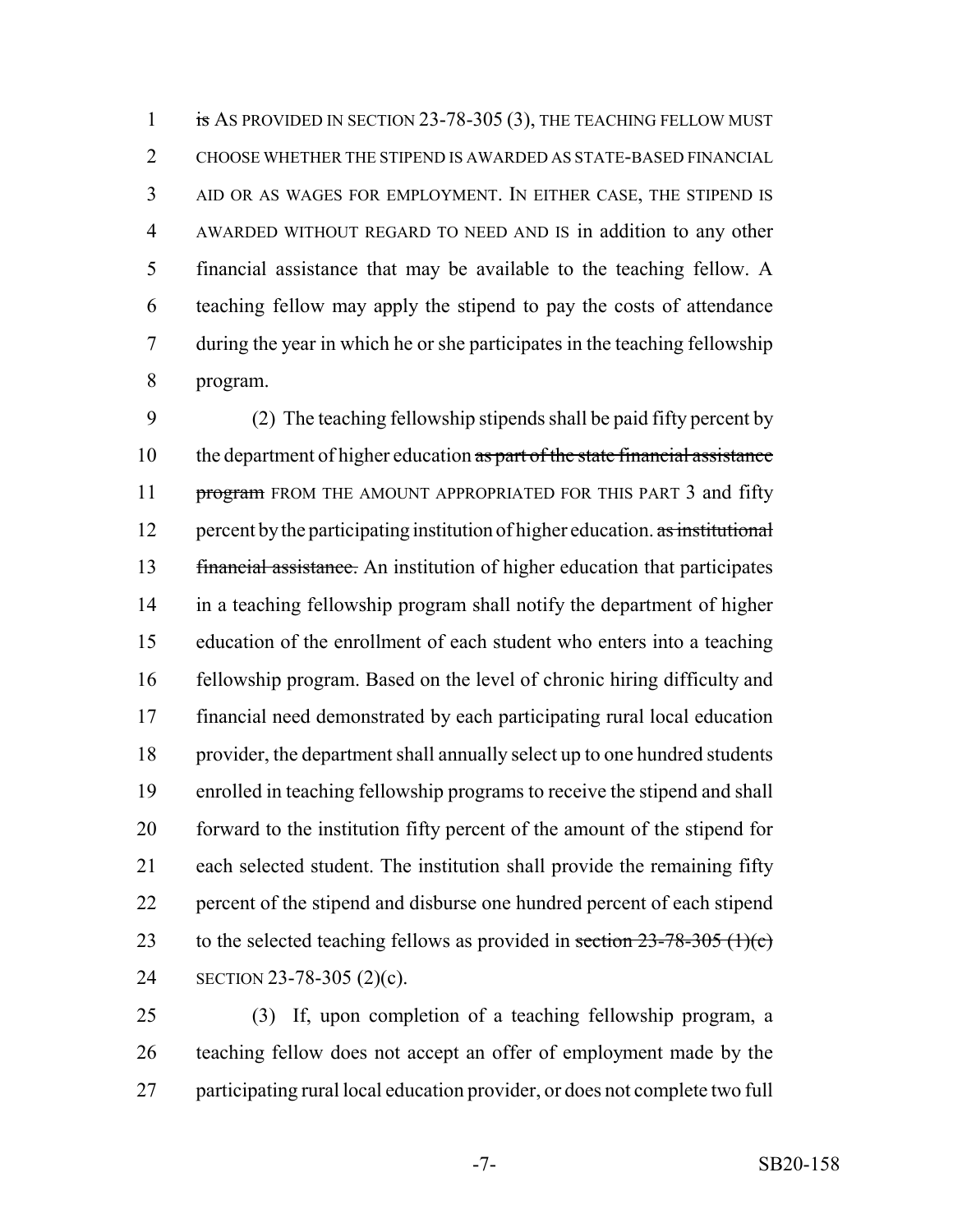school years of employment as required in section 23-78-305 (3), the teaching fellow must repay the amount received as a stipend during the teaching fellowship year in accordance with terms established by the participating institution of higher education, and upon receipt of repayment the institution shall refund to the department of higher education the amount of the stipend. paid as state financial aid.

 **SECTION 8.** In Colorado Revised Statutes, 23-1-121, **amend** (2), (4)(a)(I), (4)(a)(III), (4)(b), (4)(d), and (6); **repeal** (8); and **add** (4)(a)(I.5) as follows:

 **23-1-121. Commission directive - approval of educator preparation programs - review - report.** (2) The commission shall adopt policies establishing the requirements for educator preparation programs offered by institutions of higher education. The department shall work in cooperation with the state board of education in developing the requirements for educator preparation programs. At a minimum, the requirements must ensure that each educator preparation program complies with section 23-1-125, is designed on a performance-based model, and includes:

 (a) A comprehensive admission system that includes screening of a candidate's dispositions for the field in which he or she is seeking 21 licensure, consideration of a candidate's academic preparation for entry 22 into his or her desired endorsement area or areas, and preadmission 23 advising for students who are considering becoming candidates. The 24 department shall work in collaboration with the programs to define any 25 dispositions considered to be appropriate for educators. PROGRAM DESIGN AROUND A SHARED VISION OF CANDIDATE PROFICIENCY AND PROFESSIONALISM THAT SUPPORTS DECISION MAKING ABOUT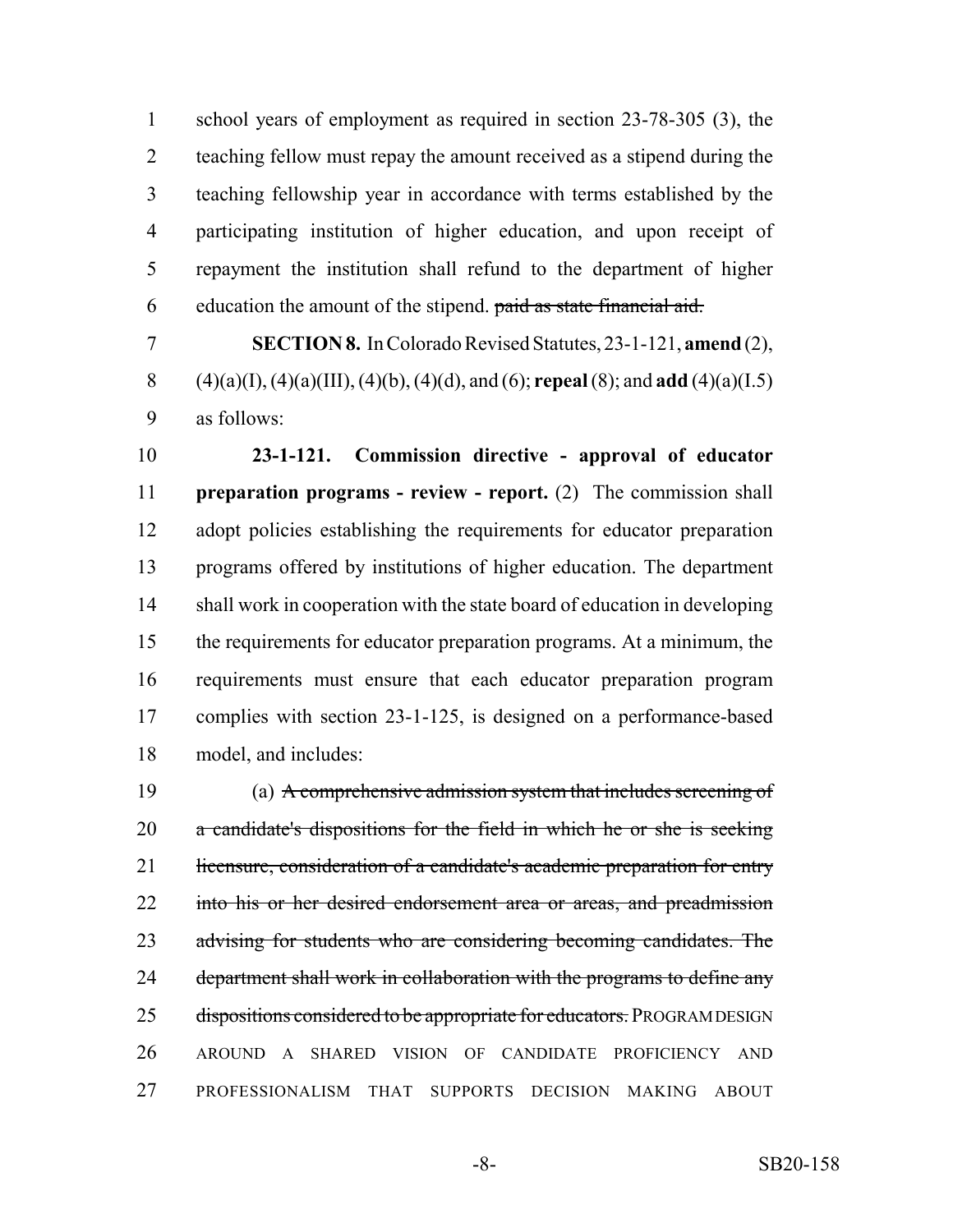PARTNERSHIPS AND THE INTEGRATION OF CURRICULA, LEARNERS, AND COURSE WORK AND CLINICAL EXPERIENCES;

 (b) Ongoing advising and screening of candidates by practicing 4 educators or faculty members MAPPING, PLANNING, DEVELOPMENT, ASSESSMENT, AND SUPPORT OF CANDIDATE PROFICIENCIES, INCLUDING CANDIDATES' DEEP UNDERSTANDING OF CONTENT KNOWLEDGE, PEDAGOGICAL KNOWLEDGE, THE CONTENT KNOWLEDGE REQUIRED FOR EDUCATING, AND THE DISPOSITIONS AND PROFESSIONAL QUALITIES 9 NECESSARY TO BE SUCCESSFUL;

 (c) Course work and field-based training that integrates theory and practice and educates candidates in the methodologies, practices, and procedures of standards-based education, as described in part 10 of article 13 7 of title 22, C.R.S., and specifically in teaching to the state preschool 14 through elementary and secondary education standards adopted pursuant 15 to section 22-7-1005, C.R.S. WITH REGARD TO TEACHER AND PRINCIPAL PREPARATION PROGRAMS, COURSES THAT PROVIDE CONTENT KNOWLEDGE 17 AS DESCRIBED IN PART 10 OF ARTICLE 7 OF TITLE 22, SPECIFICALLY IN TEACHING TO THE STATE PRESCHOOL THROUGH ELEMENTARY AND SECONDARY EDUCATION STANDARDS ADOPTED PURSUANT TO SECTION 22-7-1005;

 (c.5) Course work that teaches teacher candidates the science of reading, including the foundational reading skills of phonemic awareness, phonics, vocabulary development, reading fluency including oral skills, and reading comprehension, and the skills and strategies to apply to ensure that every student learns to read. READING COURSE WORK AND FIELD PRACTICE OPPORTUNITIES MUST BE A SIGNIFICANT FOCUS FOR TEACHERS PREPARING FOR ENDORSEMENT IN ELEMENTARY, EARLY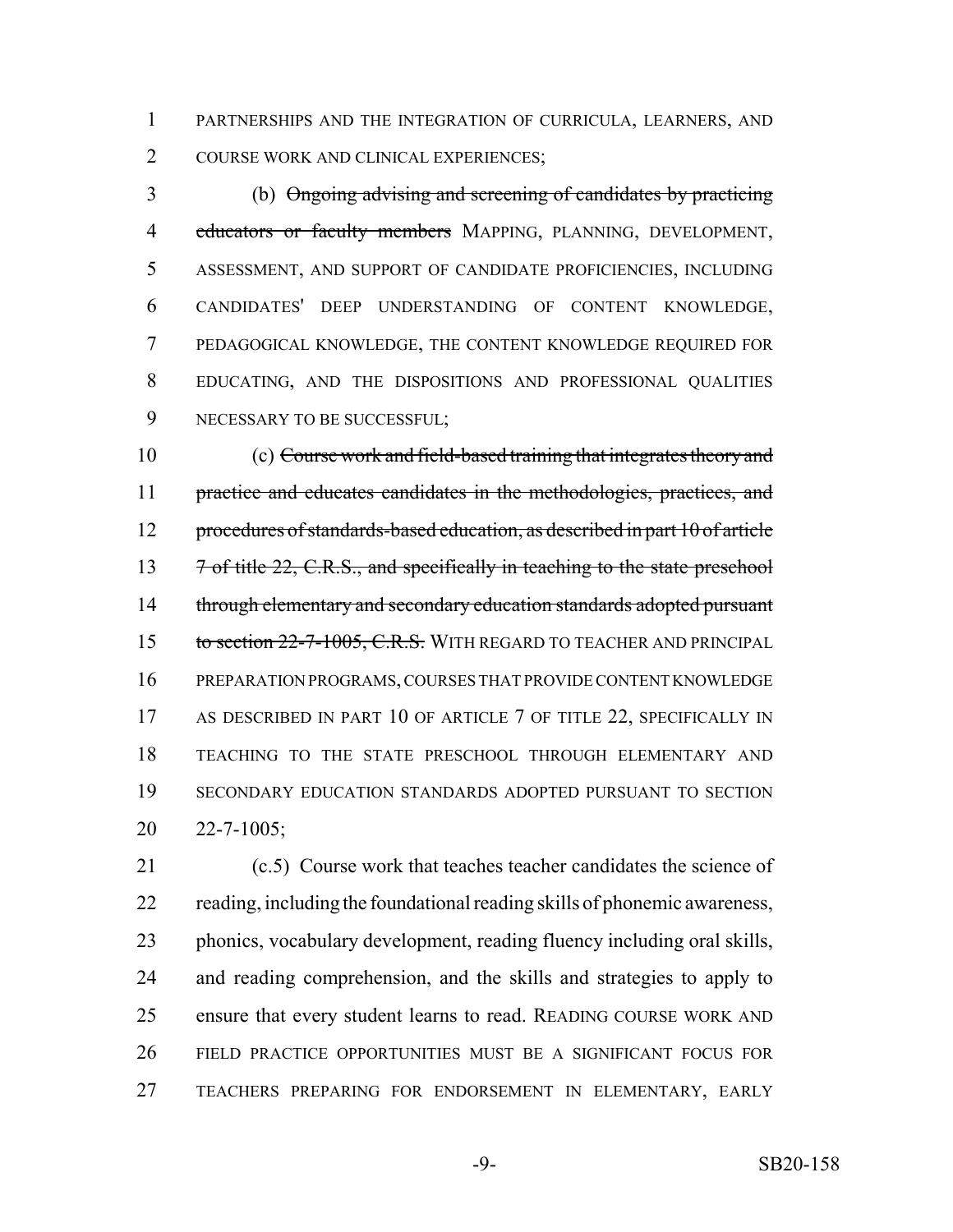CHILDHOOD, OR SPECIAL EDUCATION.

2 (d) A requirement that each teacher candidate in an initial licensure program complete at least one full, continuous school year of supervised field-based experience that relates to predetermined learning standards and includes best practices; and, during the course of the preparation program, each principal and administrator candidate complete a minimum of three hundred hours, and each other advanced degree or add-on endorsement candidate complete an appropriate period, of supervised field-based experience that relates to predetermined learning standards and includes best practices and national norms related to the 11 candidate's endorsement INTENTIONAL CLINICAL EXPERIENCE, EARLY AND THROUGHOUT PREPARATION, RELATING TO PREDETERMINED STATE CONTENT STANDARDS, WHICH EXPERIENCES AFFORD CANDIDATES MULTIPLE, INTENTIONAL EXPERIENCES TO LEARN FROM PRACTICE. CLINICAL EXPERIENCES MUST BE ALIGNED WITH PROGRAM CURRICULA SO THAT CANDIDATES DEVELOP PEDAGOGICAL SKILLS AND PEDAGOGICAL CONTENT KNOWLEDGE. TEACHER PREPARATION CANDIDATES MUST COMPLETE A MINIMUM OF EIGHT HUNDRED HOURS, AND PRINCIPAL AND ADMINISTRATOR CANDIDATES MUST COMPLETE A MINIMUM OF THREE 20 HUNDRED HOURS, OF CLINICAL PRACTICE. A TEACHER CANDIDATE MUST COMPLETE THE HOURS OF CLINICAL PRACTICE WHILE ENROLLED IN AN APPROVED EDUCATOR PREPARATION PROGRAM; EXCEPT THAT A PROGRAM, AFTER REVIEW, MAY ACCEPT CLINICAL PRACTICE HOURS COMPLETED BEFORE ENROLLING IN THE PROGRAM. A MAJORITY OF THE CLINICAL PRACTICE HOURS MUST BE COMPLETED THROUGH A CONTINUOUS PLACEMENT. FOR EVERY ADDITIONAL ENDORSEMENT OR ADVANCED DEGREE, A CANDIDATE MUST COMPLETE AN APPROPRIATE PERIOD OF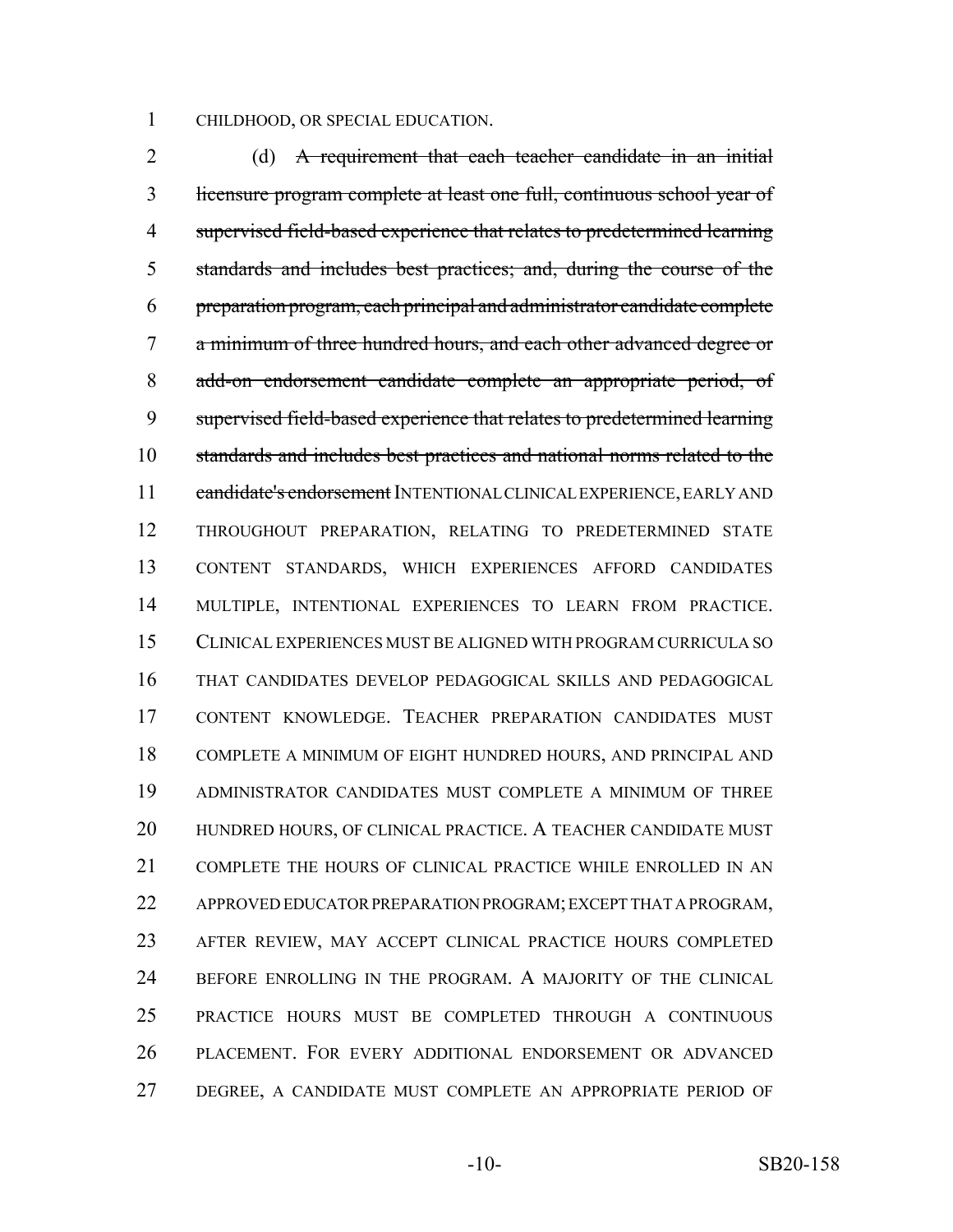SUPERVISED FIELD EXPERIENCES THAT RELATE TO PREDETERMINED STANDARDS, INCLUDING BEST PRACTICES AND RELEVANT NATIONAL NORMS RELATED TO THE CANDIDATE'S ENDORSEMENTS.

 (e) A requirement that each candidate, prior to graduation, must demonstrate the skills required for licensure, as specified by rule of the 6 state board of education pursuant to section 22-2-109 (3),  $C.R.S.,$  in the manner specified by rule of the state board;

 (f) Comprehensive, ongoing assessment including evaluation of each candidate's subject matter and professional knowledge and ability to 10 demonstrate skill in applying the professional knowledge base. A REQUIREMENT THAT PREPARATION PROGRAM FACULTY, TO IMPROVE THEIR WORK, MUST ENGAGE IN CONTINUOUS EVIDENCE-BASED CYCLES OF SELF-REFLECTION AND REVIEW REGARDING THE IMPACT OF THEIR PROGRAMS ON THEIR CANDIDATES' DEVELOPMENT THROUGHOUT THE PROGRAMS. THESE CYCLES MUST INCLUDE DATA ON CURRENT CANDIDATES THROUGHOUT THE PROGRAM AND AVAILABLE DATA ON PROGRAM COMPLETERS.

 (4) (a) (I) The department, in conjunction with the department of education, shall review each educator preparation program offered by an 20 institution of higher education as provided in paragraph (b) of this 21 subsection (4) SUBSECTION (4)(b) OF THIS SECTION and shall establish a 22 schedule for review of each educator preparation program that ensures each program is reviewed as provided in this section not more frequently 24 than once every five years; EXCEPT THAT, IF A PROGRAM IS PLACED ON CONDITIONAL APPROVAL OR PROBATIONARY STATUS, THE PROGRAM MUST RECEIVE ADDITIONAL REVIEWS WITHIN THE FIVE-YEAR PERIOD, AS DETERMINED BY THE DEPARTMENT. REVIEWS OF OR DECISIONS MADE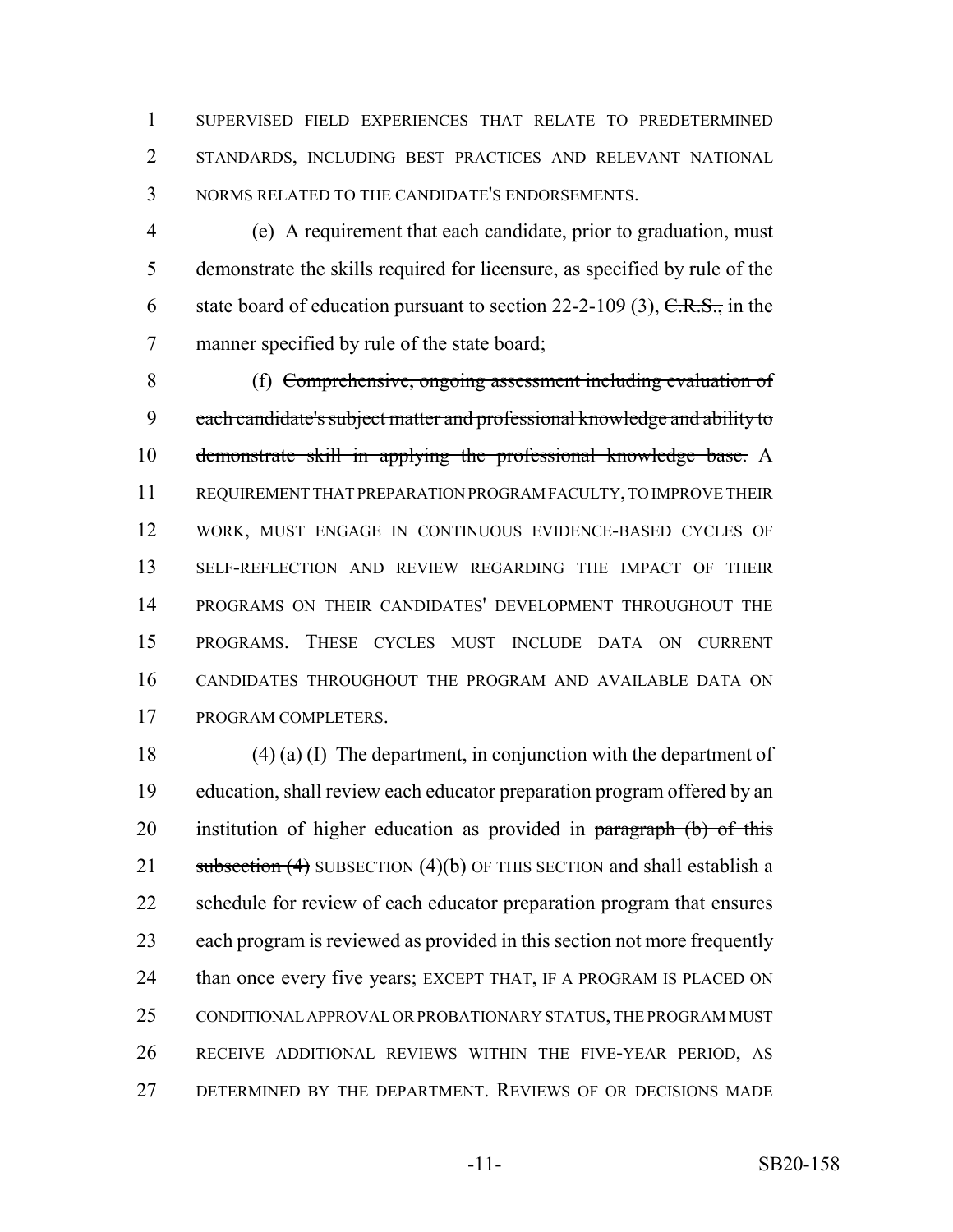CONCERNING A PROGRAM AFTER IT IS PLACED ON CONDITIONAL APPROVAL OR PROBATIONARY STATUS DO NOT CHANGE THE DATE OF THE PROGRAM'S NEXT FIVE-YEAR REVIEW, AS DETERMINED BY THE DEPARTMENT.

4 (I.5) NOTWITHSTANDING THE PROVISIONS OF SUBSECTION (4)(a)(I) OF THIS SECTION TO THE CONTRARY, IF A NEW UNIT IS APPROVED AND OFFERS A NEW EDUCATOR PREPARATION PROGRAM, THE DEPARTMENT SHALL REVIEW THE NEW EDUCATOR PREPARATION PROGRAM NO SOONER THAN TWELVE MONTHS BUT NOT MORE THAN TWENTY-FOUR MONTHS AFTER THE NEW EDUCATOR PREPARATION PROGRAM IS INITIALLY APPROVED.

 (III) An institution of higher education that chooses to offer a new 12 educator preparation program or modify an existing program, either by 13 significantly modifying the content, or modifying the geographic area in 14 which the program is offered, FIELD EXPERIENCES, OR PROGRAM DELIVERY, shall submit the new or modified program to the department 16 for review pursuant to this section. The commission shall adopt policies and procedures for the review of new and modified programs.

 (b) Each program review conducted pursuant to paragraph (a) of 19 this subsection  $(4)$  shall SUBSECTION  $(4)(a)$  OF THIS SECTION MUST ensure that the program meets the minimum requirements adopted pursuant to subsections (2) and (3) of this section and the requirements of section 23-1-108 and any policies adopted pursuant thereto. In determining whether to initially approve or continue the approval of an educator preparation program, the commission shall consider any recommendations made by the state board of education pursuant to 26 section 22-2-109 (5)  $C.R.S.,$  concerning the effectiveness of the program content. If the state board of education recommends that a program not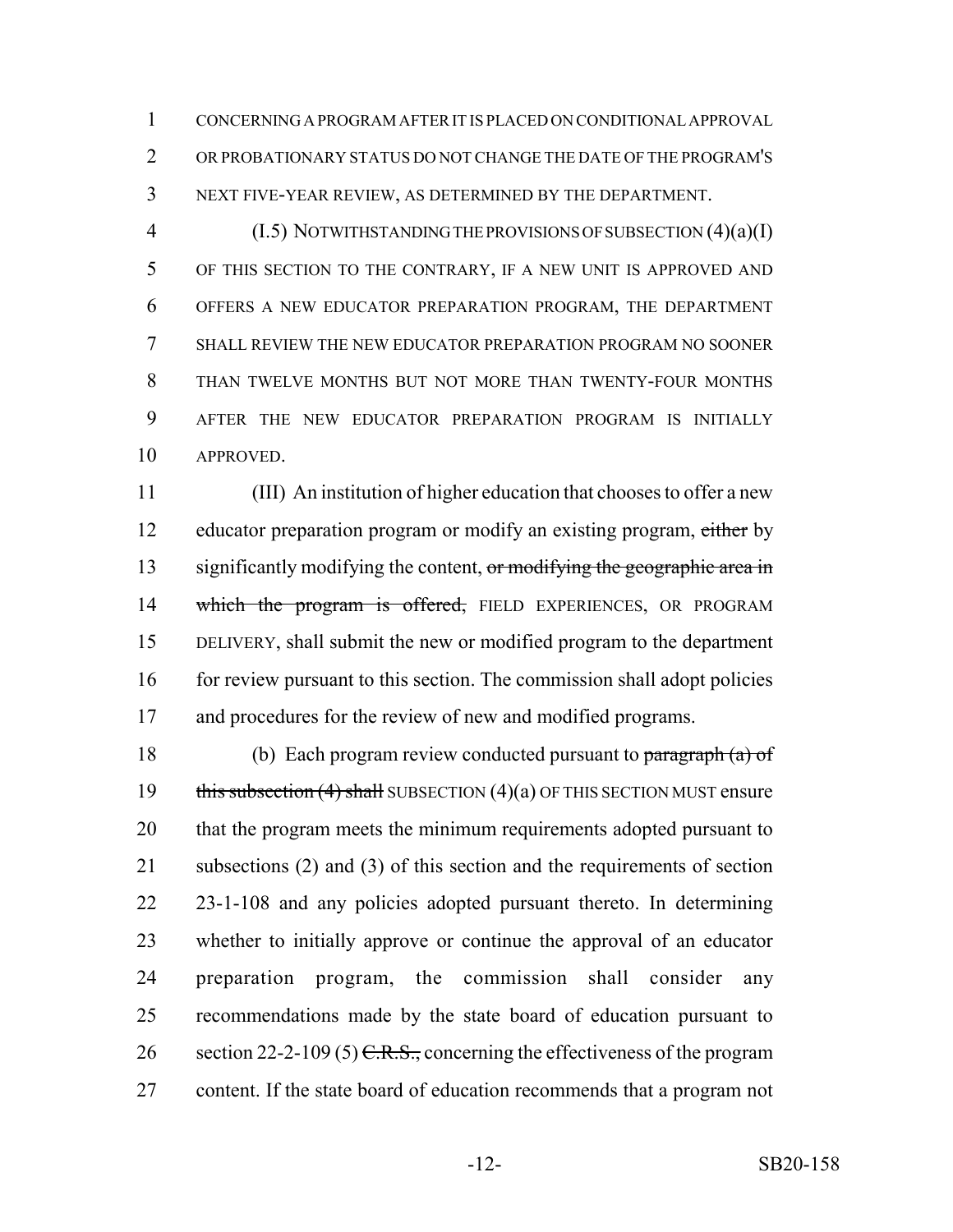be approved OR BE PLACED ON CONDITIONAL APPROVAL OR PROBATION, the commission shall follow the recommendation by refusing initial approval of the program, PLACING THE PROGRAM ON CONDITIONAL APPROVAL, or placing the program on probation.

 (d) (I) Following review of an educator preparation program, if the commission determines that the program does not meet the 7 requirements specified in paragraph  $(b)$  of this subsection  $(4)$  SUBSECTION (4)(b) OF THIS SECTION, it shall GRANT THE PROGRAM CONDITIONAL APPROVAL, place the program on probation, OR TERMINATE THE PROGRAM. The commission shall adopt policies specifying the procedures 11 for placing a program on probation and for subsequently terminating a 12 program CONDITIONAL APPROVAL, PLACING A PROGRAM ON PROBATION, AND TERMINATING A PROGRAM, including a procedure for appeal; THE LENGTH OF TIME THAT A PROGRAM MAY REMAIN ON CONDITIONAL APPROVAL OR PROBATION; AND THE PROCESS BY WHICH THE LEVEL OF APPROVAL OF A PROGRAM IS REVIEWED AND CHANGED.

 (II) A PROGRAM THAT THE COMMISSION PLACES ON CONDITIONAL 18 APPROVAL MAY CONTINUE TO ACCEPT NEW STUDENTS. A program that is 19 placed THE COMMISSION PLACES on probation shall MUST not accept new students until the commission removes the program from probationary status.

 (III) If the commission determines that termination of the approval 23 of a program is necessary, the program shall MUST be terminated within 24 four years after said THE determination.

 (IV) If the commission places a program on CONDITIONAL APPROVAL OR probation based on the recommendation of the state board of education, the commission shall consult with the state board of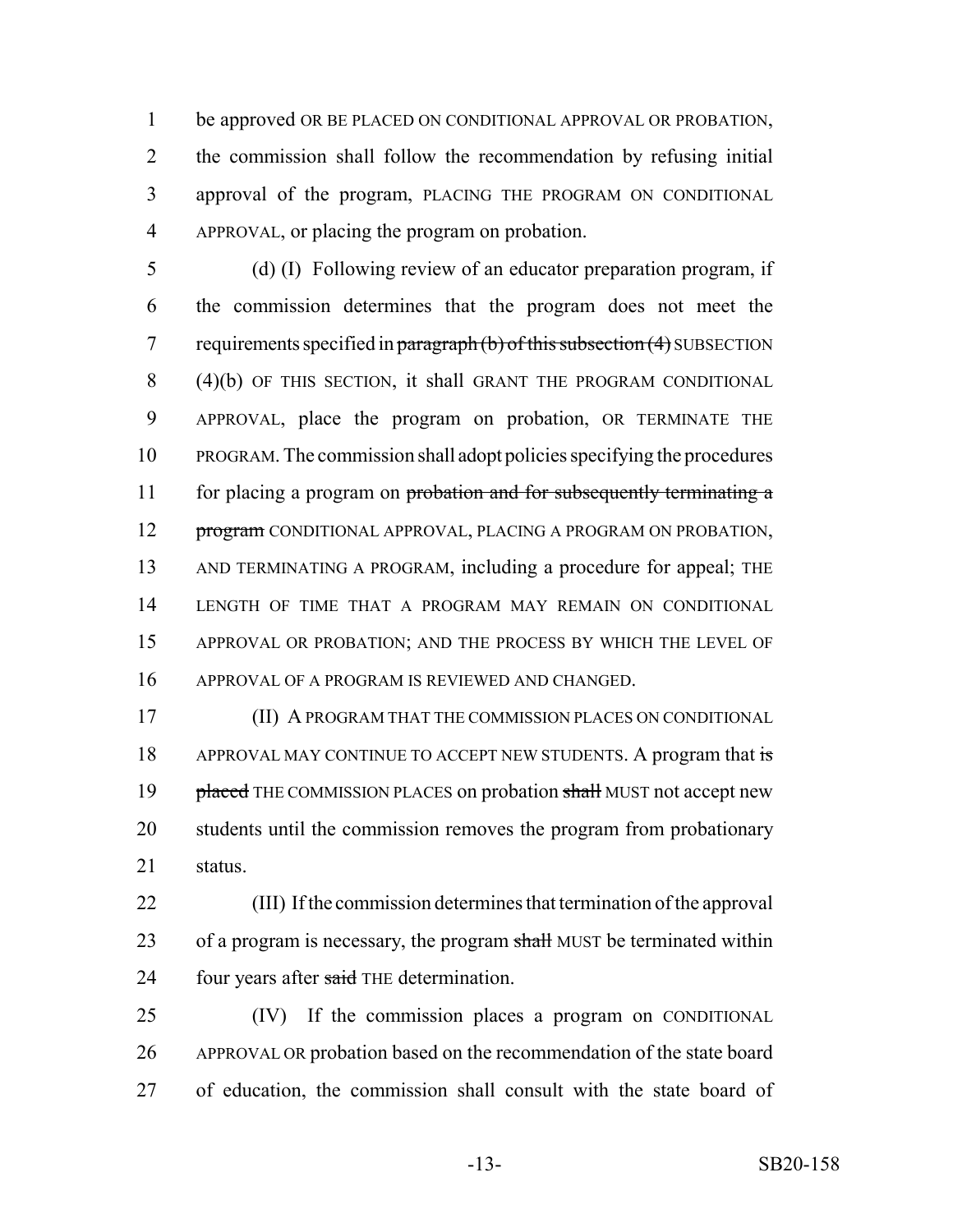1 education in determining AS PROVIDED IN SUBSECTION  $(4)(d)(II)$  OR  $2$  (4)(d)(III) OF THIS SECTION whether the program should SUBSEQUENTLY 3 be reapproved, or whether approval should be CONDITIONALLY 4 APPROVED, PLACED ON PROBATION, OR terminated.

 (6) The department shall annually prepare a report concerning the enrollment in, graduation rates from, and effectiveness of the review of educator preparation programs authorized by the commission. In addition the report shall include data on the outcomes of graduates of educator 9 preparation programs pursuant to section  $22-2-112$  (1)(q). C.R.S. The report shall also state the percentage of educator candidates graduating 11 from each program during the preceding twelve months that WHO applied 12 for and received an initial license pursuant to section 22-60.5-201, C.R.S., and the percentage of the graduates who passed the assessments 14 administered pursuant to section 22-60.5-203. C.R.S. For purposes of completing the report required pursuant to this subsection (6), the department of higher education and the department of education shall 17 share any relevant data that complies with state and federal regulations with the other agency. The department shall provide notice to the education committees of the senate and the house of representatives, or any successor committees, that the report is available to the members of 21 the committees upon request. NOTWITHSTANDING THE REQUIREMENT IN 22 SECTION 24-1-136  $(11)(a)(I)$ , THE REQUIREMENT TO SUBMIT THE REPORT REQUIRED IN THIS SUBSECTION (6) CONTINUES INDEFINITELY.

24 (8) On or before December 30, 2013, the commission shall review 25 the provisions of this section and any associated commission policies and 26 make recommendations for a new system to review, evaluate, and assist 27 educator preparation programs regarding the requirements of Senate Bill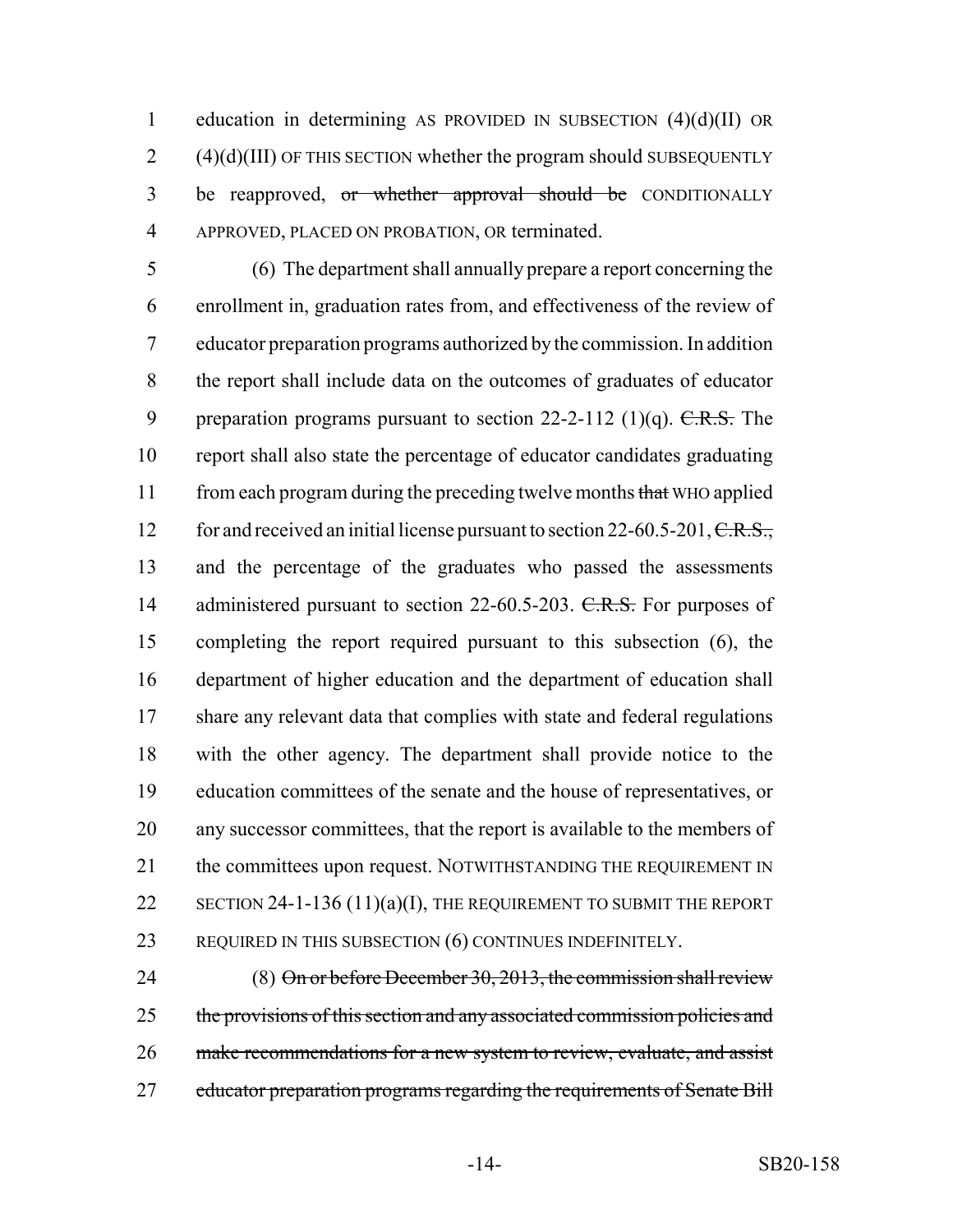08-212, enacted in 2008, Senate Bill 10-191, enacted in 2010, House Bill 09-1065, enacted in 2009, Senate Bill 10-036, enacted in 2010, Senate Bill 11-245, enacted in 2011, and any laws pertaining to educator preparation programs enacted in 2013.

 **SECTION 9.** In Colorado Revised Statutes, 22-2-109, **amend** 6  $(5)(a)$  as follows:

 **22-2-109. State board of education - additional duties - teacher standards - principal standards.** (5) (a) The state board shall review the content of educator preparation programs offered by institutions of higher 10 education within the state. Such review shall MUST be designed to ensure that the content of each program is designed and implemented in a manner that will enable a candidate to meet the requirements specified by the state board pursuant to subsection (3) of this section and the requirements for licensure endorsement adopted by rule of the state board pursuant to section 22-60.5-106. The state board shall recommend to the Colorado commission on higher education that a program BE PLACED ON CONDITIONAL APPROVAL, BE PLACED ON PROBATION, OR not be approved 18 pursuant to section  $23-1-121$  C.R.S., if it determines that the program content does not meet the requirements specified in subsection (3) of this section or the endorsement requirements.

 **SECTION 10. Act subject to petition - effective date.** This act takes effect at 12:01 a.m. on the day following the expiration of the ninety-day period after final adjournment of the general assembly (August 5, 2020, if adjournment sine die is on May 6, 2020); except that, if a referendum petition is filed pursuant to section 1 (3) of article V of the state constitution against this act or an item, section, or part of this act within such period, then the act, item, section, or part will not take effect